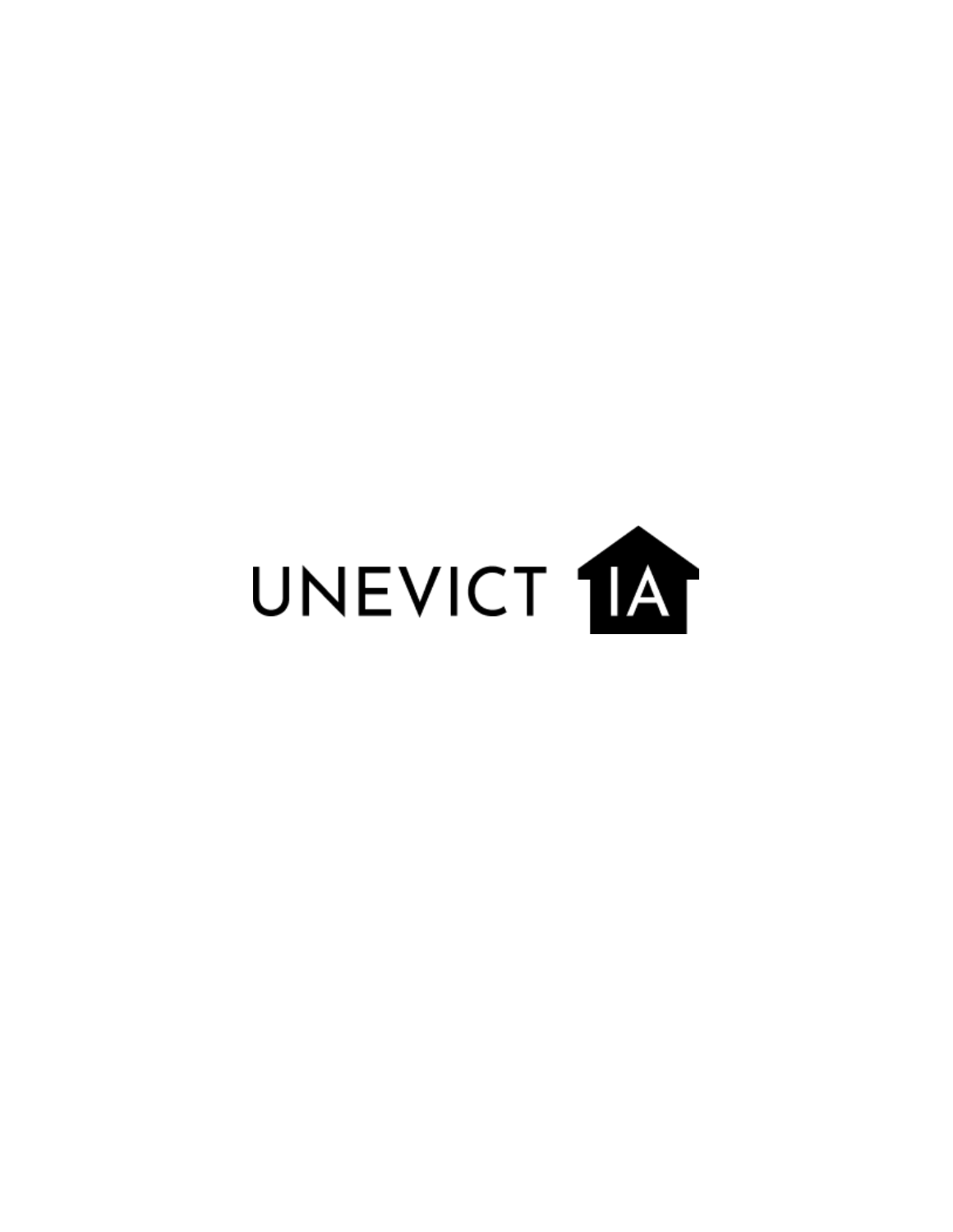#### **INTRODUCTION**

*unevictIA* is a research initiative that creates tools to increase our understanding of residential evictions in Iowa and facilitate collaborative, proactive strategies for collective action. Through eviction data access and action-driven community conversations, *unevictIA* will activate the capacity of communities across Iowa to reduce the rate of eviction filings, limit the experience of housing instability, and provide tools that support local tenant rights and housing advocacy efforts.

Housing stability is the foundation for a community where everyone has the opportunity and resources to thrive. Stable housing strengthens neighborhoods, and supports access to critical needs including healthcare, education, and employment. Evictions destabilize this foundational element of community by displacing households and multiplying the burden experienced by those struggling for stability. Neighborhoods experiencing high eviction rates present staggering instability indicators (which include lower income, educational outcome, minimal access to physical and mental health services, food insecurity, etc.); community prosperity depends on our ability to reduce the rate of evictions.

There are economic, social, and racial disparities encoded within the experience and spatial distribution of evictions in Iowa. As a community, we increasingly talk about the rise in evictions in the midst of (and as a result of) the COVID-19 pandemic. Yet, we don't have data that gives us a clear picture of where evictions are occurring and how evictions impact specific neighborhoods. Compiling eviction data will allow us to clearly see where housing instability is occurring, and what targeted efforts are needed to adequately respond to this crisis. Most importantly, it will serve as a basis for publicly identifying, analyzing, and correcting the systemic causes for evictions that limit household and neighborhood stability. Having public access to eviction data is critical to realizing the shared goal of minimizing evictions and the experience of housing instability within and across Iowa communities.

*unevictIA* seeks to reduce eviction rates across Iowa communities. Access to eviction data is an integral first step to materializing this vision. Eviction data reveals to us critical information and patterns about who is being evicted, where evictions are occurring, and the implications for how organizations and public agencies develop solutions to limit the experience of evictions in our community. We believe that one eviction filing is one too many and that an eviction filing, regardless of whether it results in a household becoming evicted or not is detrimental to the health and long-term sustainability of our communities. Our mission is to reduce the experience of housing instability and eviction filings across Iowa communities. We will support this mission through the following activities:

- (a) Increase access to eviction data through ongoing eviction data publication;
- (b) Organize community conversations that explore the spatial patterns and implications of evictions in Iowa communities, opportunities to develop collaborative and responsive eviction prevention and early intervention strategies;
- (c) Develop a data-driven eviction prevention and early intervention framework in partnership with housing stakeholders to support local efforts to reduce eviction filing rate and the experience of housing instability in the rental housing market;
- (d) Advocate for open data laws to improve access to eviction data, rental property records; and
- (e) Develop data collection and sharing tools that support tenant rights and housing advocacy.

*unevictIA* was inspired by other research initiatives that have made a significant impact in highlighting the critical role that access to eviction data has in our ability to respond to and limit the occurrence of evictions in our communities. The resources that these research initiatives have produced also reveal to us how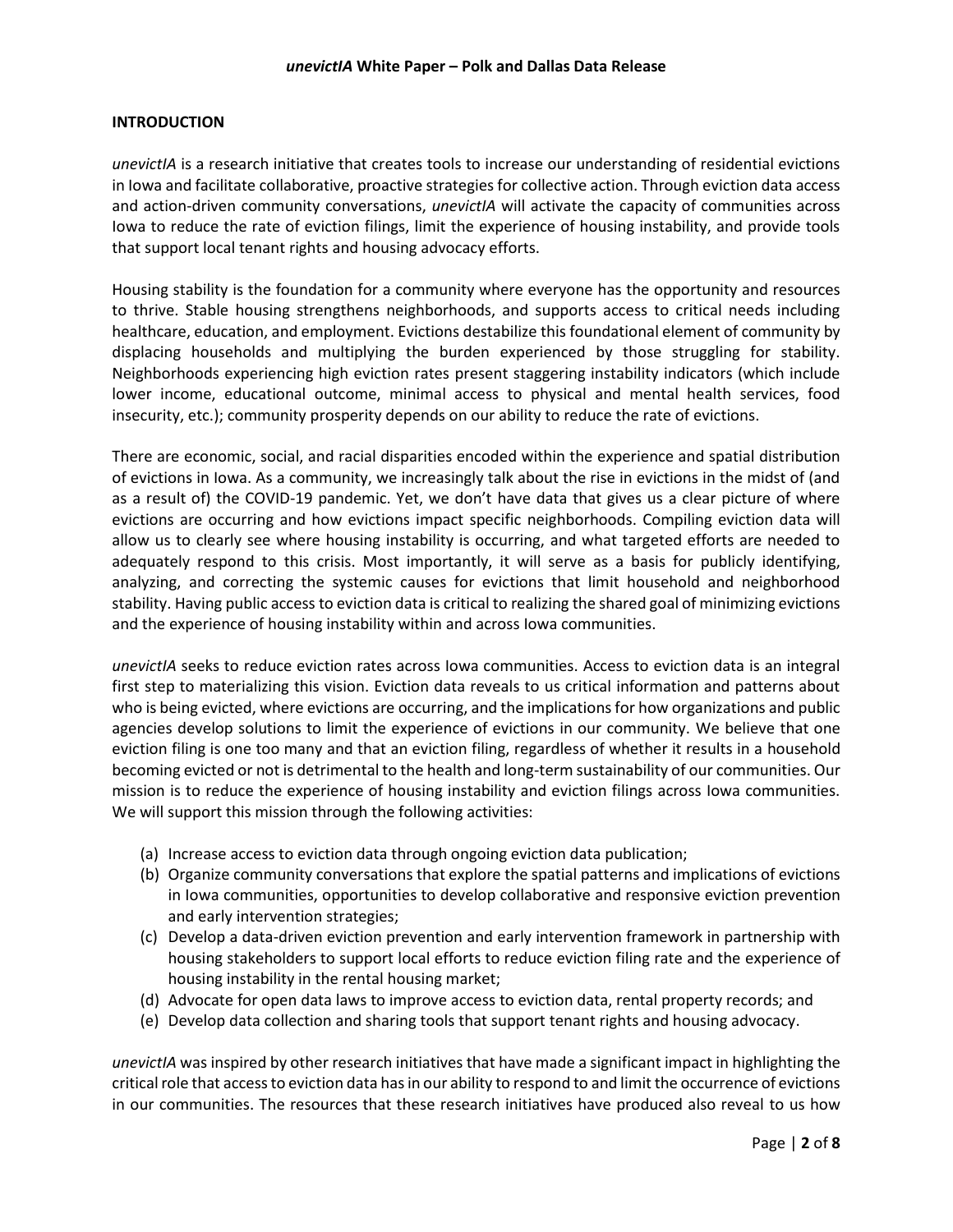#### *unevictIA* **White Paper – Polk and Dallas Data Release**

current housing policies, funding strategies, affordability and availability of quality and stable housing are embedded in a legacy of unfair housing governance in the U.S.A. Below is a list of organizations and research initiatives that inspired *unevictIA*:

**Eviction Lab** is a research initiative and a first of its kind in that it offers eviction data for all U.S. states. Thei[r website](https://evictionlab.org/) offers eviction data for Iowa from 2000 - 2016.

**Anti-Eviction Mapping Project** is a San Francisco based research initiative that centralizes storytelling and multimedia to document evictions, communicate the impact of evictions and housing displacement in San Francisco. They provide a [platform](https://antievictionmap.com/) for the sharing of eviction stories and the identification of landlords that have evicted households, so tenants can reference these resources to support and engage in antieviction advocacy.

**JustFix.nyc** is a New York based housing advocacy organization that co-creates [technology tools](https://www.justfix.nyc/en/) that support tenant rights and housing advocacy. One of the tools they have developed is a landlord directory that users to can access to identify who owns what residential property in NYC as well as access housing complaints and violations submitted against landlords.

**New York City** passed an open data law in 2012 that has since increased the availability and access to public data through a City managed web portal. The City maintains its own data [eviction dashboard](https://data.cityofnewyork.us/City-Government/Evictions/6z8x-wfk4) that is updated daily and accessible to the public at no cost. The information they publish includes dwelling addresses, parties involved in a case, date initiated and closed, if and when a tenant was evicted from a unit as well as all scheduled and pending eviction court cases. Access to dwelling unit address data allows community members and organizations to understand eviction patterns at a micro-spatial level and engage in targeted and proactive relationship building with landlords and tenants.

# **WHY EVICTION DATA?**

Access to eviction data is vital to expanding and strengthening our understanding of our housing ecosystem. Data transparency, particularly eviction data access is necessary to increase awareness about critical housing issues and strengthen our community's response to said issues. Knowledge of eviction data is the first step to communicating the prevalence and impact of evictions, exploring opportunities to position Iowa communities to be more responsive in addressing issues related to housing instability and planning ahead to cultivate a sustainable and thriving housing ecosystem.

Through increased eviction data access and other data tools, *unevictIA* project aims to connect and strengthen the capacity of stakeholders in the public, non-profit, and private sectors to explore and act on opportunities to engage in eviction prevention. *unevictIA* project will develop a zip-code level Iowa eviction data dashboard that can be used to engage in responsive and targeted eviction prevention outreach while investigating opportunities for advocacy and systems level transformative change.

# *Eviction Impact - Household and Community*

When a landlord files an eviction against a tenant for any reason and regardless of the outcome, the tenant will have an eviction on their record. An eviction typically is included in an individual's rental history for a period of 7 years. Landlords often discriminate against tenants that evictions on their rental history record as they are perceived as irresponsible and a risk to the landlord's ability to maintain regular cash flow from rent collection. Some landlords engage in exclusionary practices that pre-screen prospective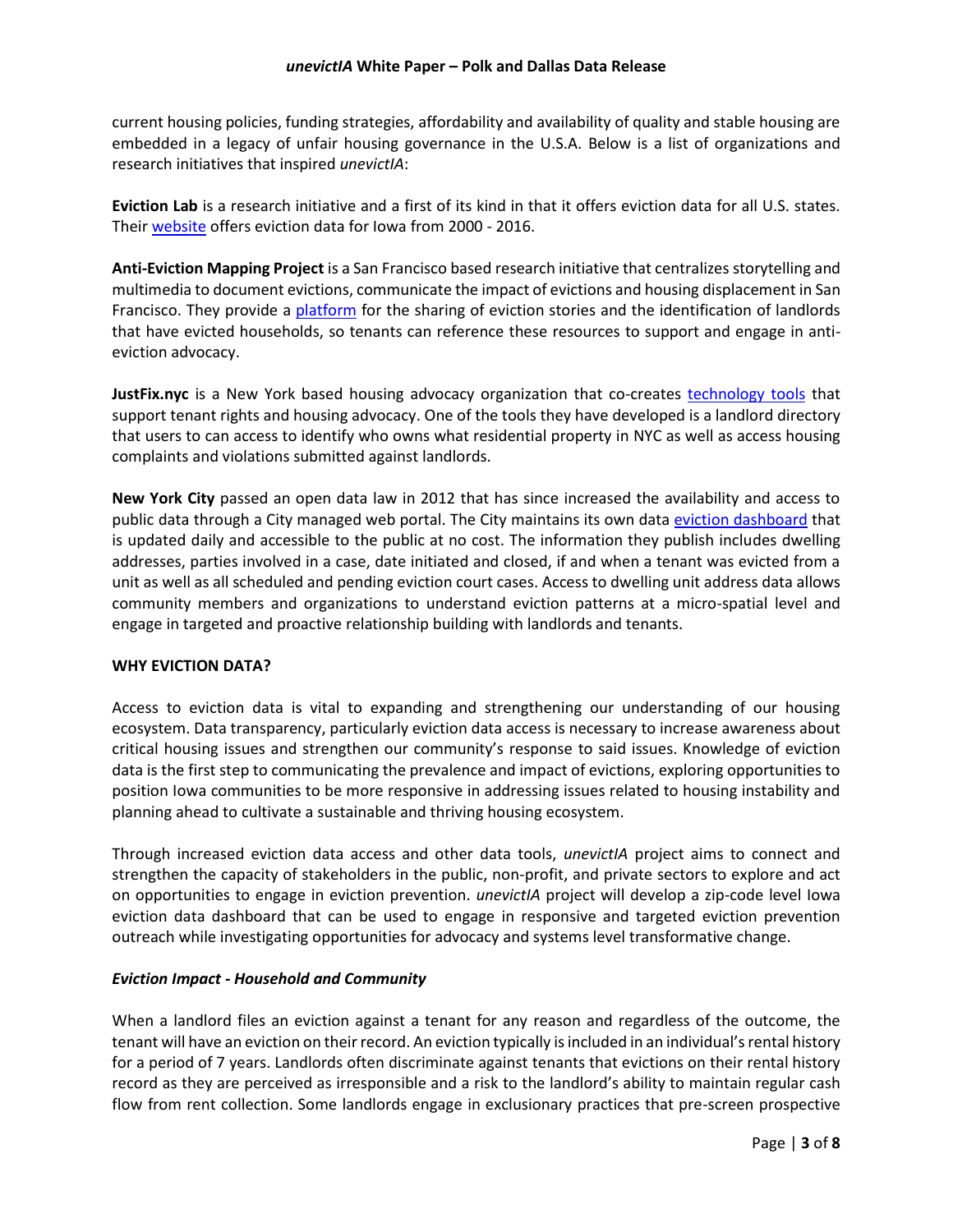tenants that have eviction records in the pre-application or application screening phase of the rental housing application process. It is common practice to include a question about involvement in an eviction process in the pre-application and/or application process. This screening and tenant selection process makes it challenging for prospective applicants to communicate the conditions that led to their involvement in an eviction. As a result, the housing choices of households with an eviction history are often limited and effects households' ability to rent affordable and quality housing.

## *CDC Moratorium and Evictions*

Laws and regulations have passed at different levels of government to limit eviction filings during the COVID-19 pandemic due to non-payment of rent. The CDC extended its Eviction Moratorium deadline from March 31<sup>st</sup>, 2021 to June 30<sup>th</sup>, 2021. The Moratorium has been in effect since September 4<sup>th</sup>, 2020, yet landlords in Polk and Dallas Counties have been actively filing evictions throughout this period. Local courts are processing eviction cases Monday - Friday. Even in the midst of the COVID-19 pandemic and throughout an active eviction moratorium issued by the Center for Disease Control, eviction filings and case hearings have been active.

Through formal organizations and partnerships across various sectors as well as community-based organizing campaigns, our community has been actively responding to and engaging in eviction prevention. Since the COVID-19 pandemic, we have seen an increase both in the attention that issues related to housing stability drew as well as the resources that were available to support the growing number of households that were experiencing housing instability due to job and income loss. The experience of COVID-19 affirmed the power of collective action, especially when we as a community recognize the critical role that housing plays in the health and wellbeing of our community, at the individual and community levels.

# **METHODOLOGY**

#### *Data Acquisition Process*

We acquired eviction data directly from the Iowa Judicial Branch IT Department. Eviction data is available public record, however, eviction data access is not readily available to the public unless a request is made or an individual registers for a subscription through the Judicial Branch's Electronic Data Management System (EDMS). Landlords, employers and financial institutions can access eviction data for specific individuals by running background checks in order to determine eligibility for a housing unit, employment or specific financial services. To access community-level eviction data, a request must be made to the Iowa Judicial Branch IT Department. The Judicial Branch maintains state-level eviction data that is collected from local courts. They will process a community-level eviction data request and provide access to the data for a fee. It took almost two months to receive the data we requested from the Judicial Branch after submitting our request for eviction data.

# *Data Cleanup*

The original data we received from the Judicial Branch contained the following information: case number, case initiated date, party names, case outcome, the city, state, zip code of the defendant's address. We've removed case numbers and party names to protect the identities of tenants involved in evictions. There were instances where the defendants (tenants) had multiple addresses (zip-code level) listed in a case and the Judicial Branch could not identify to us which address was the defendant's address at the time of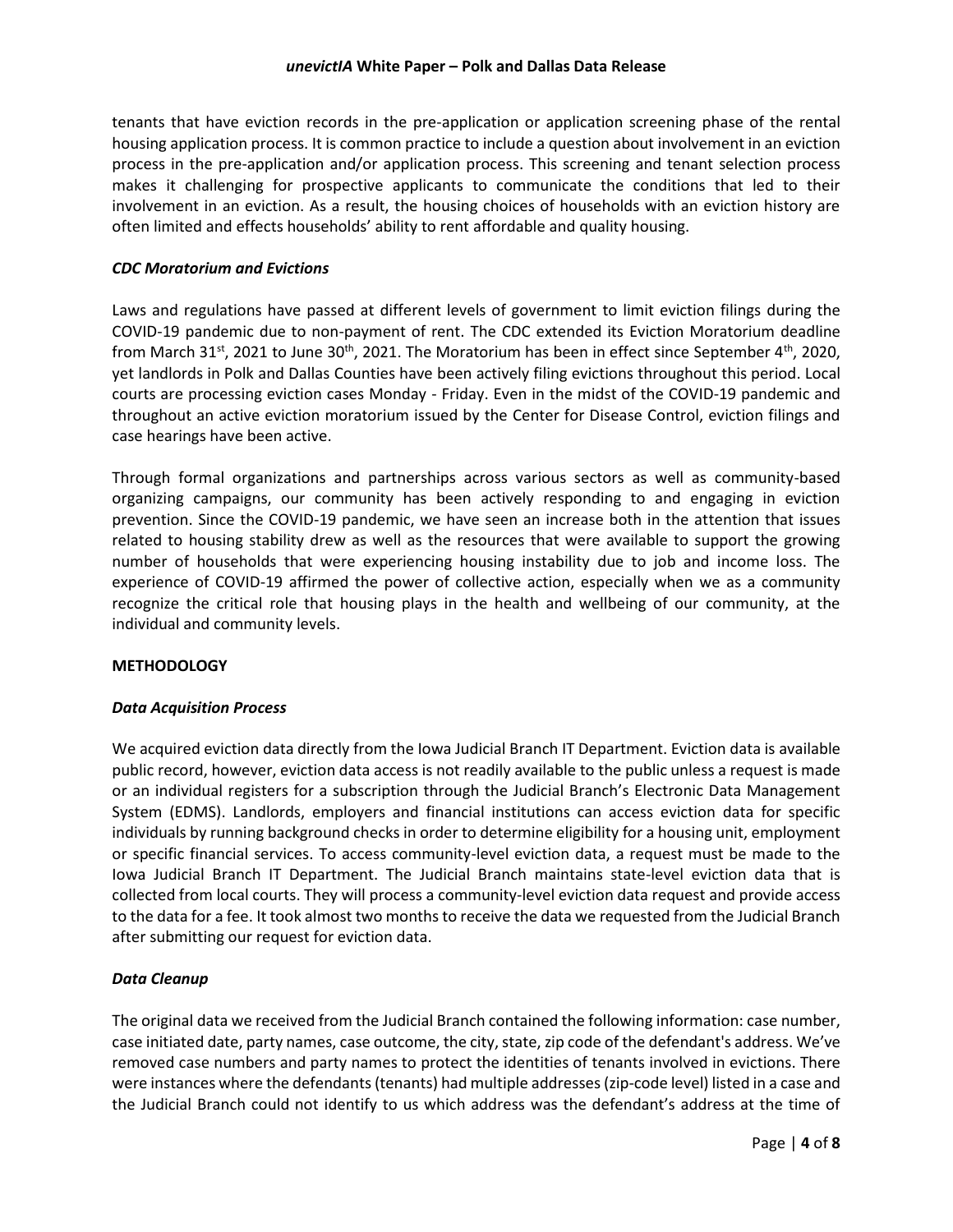eviction case filing and which was the new address (not owned/managed by plaintiff/landlord). As a result, for eviction cases we did not have definitive zip-code information, we created a dummy zip code category (999) to account for cases with unavailable or unconfirmed zip-code data.

There are cases where tenant(s) moved since an eviction case had been filed and in such instances, the zip code information for those cases were of the new address of the tenant(s). We identified these cases through a cross-referencing process that included a combination of a general web search of the landlord(s) involved and property searches. If we could not confirm the zip code information for a case where the tenant(s) moved since the case initiation date, then we assigned such cases a 999 dummy zip code. When we identified instances where the same plaintiff(s) and defendant(s) were involved in multiple eviction cases, we used the oldest case and added a feature on the map to show the number of cases the same plaintiff(s) and defendant(s) have been involved in.

We plan to develop a landlord directory as well as seek other opportunities for the collection of housing unit level eviction data. Our intent is to provide the community with tools that strengthen the capacity to engage in targeted and proactive eviction prevention and intervention strategies. Information on building ownership and unit addresses will support this as we need to understand who owns what in our community (residential buildings), so we can engage in conversations about prevention and cultivate partnerships across housing providers, service organizations, tenants and advocates.

## *Data Accuracy and Integrity*

It is possible that the data we gained access to is not 100% accurate and representative of eviction occurrences and the experience of housing instability across Iowa communities for multiple reasons. Some cases may be sealed and inaccessible through public records search and data requests. Some landlords and tenants may reach a settlement to break a lease early due to non-payment of rent through informal proceedings and mediation that does not involve the court system.

# *Census Data*

We draw from key Census demographic data to provide additional information for each zip code area, so users can explore eviction data side-by-side demographic data. Key variables we integrate in our analysis include renter-homeownership ratio, population size, income, education levels, housing vacancy rate, and average rent. Areas with higher renter to homeownership rate generally experienced higher rates of evictions whereas areas with lower renter to homeowner ratio experienced lower rates of evictions. This study tells one side of the housing stability story. It does not reveal to us the extent of overall housing instability experienced within a zip-code area regardless of renter-homeowner ratio as our analysis does not account for housing instability experienced in the homeownership market.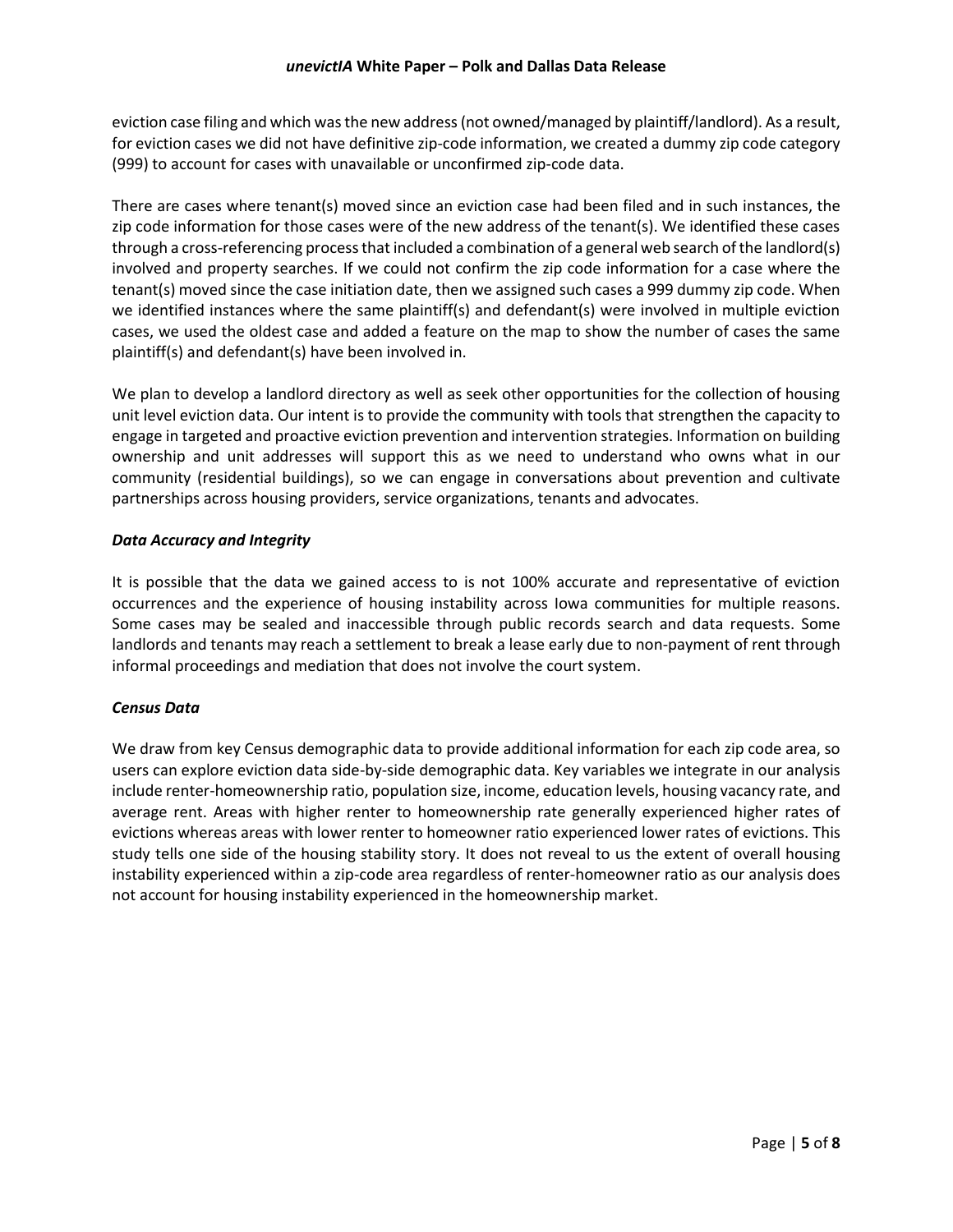# *Judgment Results*

After a case is heard by a judge, parties involved receive a judgment or the case may go through multiple hearings before the judge orders a judgment. A judgment ruling determines who the judge rules in favor of and what actions to follow. Below is a table of the different judgment rulings you will find as you navigate the eviction map and review the details of a case after selecting a case marker from the map and clicking on the arrow that appears to the right of the pop-up box to review case details.

| <b>Judgment Type</b>                                                                 | <b>Judgment Meaning</b>                                                                                                                                                                                  | <b>Outcome</b>                                                                                |
|--------------------------------------------------------------------------------------|----------------------------------------------------------------------------------------------------------------------------------------------------------------------------------------------------------|-----------------------------------------------------------------------------------------------|
| <b>Dismissed With Prejudice</b>                                                      | Case was dismissed in favor of the<br>tenant. The plaintiff/landlord cannot<br>file another case for a similar reason<br>against the tenant.                                                             | Tenant is not evicted and<br>remains in the unit. The tenant<br>will have an eviction record. |
| <b>Dismissed Without</b><br>Prejudice                                                | Case was dismissed in favor of the<br>plaintiff/landlord. The<br>plaintiff/landlord can file another<br>eviction case for a similar reason<br>against the tenant.                                        | Tenant is not evicted and<br>remains in the unit. The tenant<br>will have an eviction record. |
| Judgment<br><b>Ordered/Dismissed by</b><br>Judge/Dismissed - Fail to<br><b>Serve</b> | Case was dismissed and outcome<br>unknown.                                                                                                                                                               | The tenant will have an eviction<br>record.                                                   |
| <b>Judgment For Plaintiff</b>                                                        | Case was dismissed and ruled in<br>favor of the landlord.                                                                                                                                                | The tenant can be evicted from<br>the unit. The tenant will have an<br>eviction record.       |
| <b>Dismissed by Plaintiff</b>                                                        | Case was dismissed by the plaintiff<br>(landlord) before the case was heard<br>by a judge; landlord and tenant<br>reached a settlement and outcome<br>is unknown.                                        | The tenant will have an eviction<br>record.                                                   |
| <b>Judgment Not Available</b>                                                        | This type can occur for multiple<br>reasons:<br>(a) The case has yet to be heard<br>in court<br>(b) The court has heard the case<br>but it is still active and a<br>judgment has not been<br>issued yet. | Unknown/unavailable. Once a<br>judgment is made, the tenant<br>will have an eviction record.  |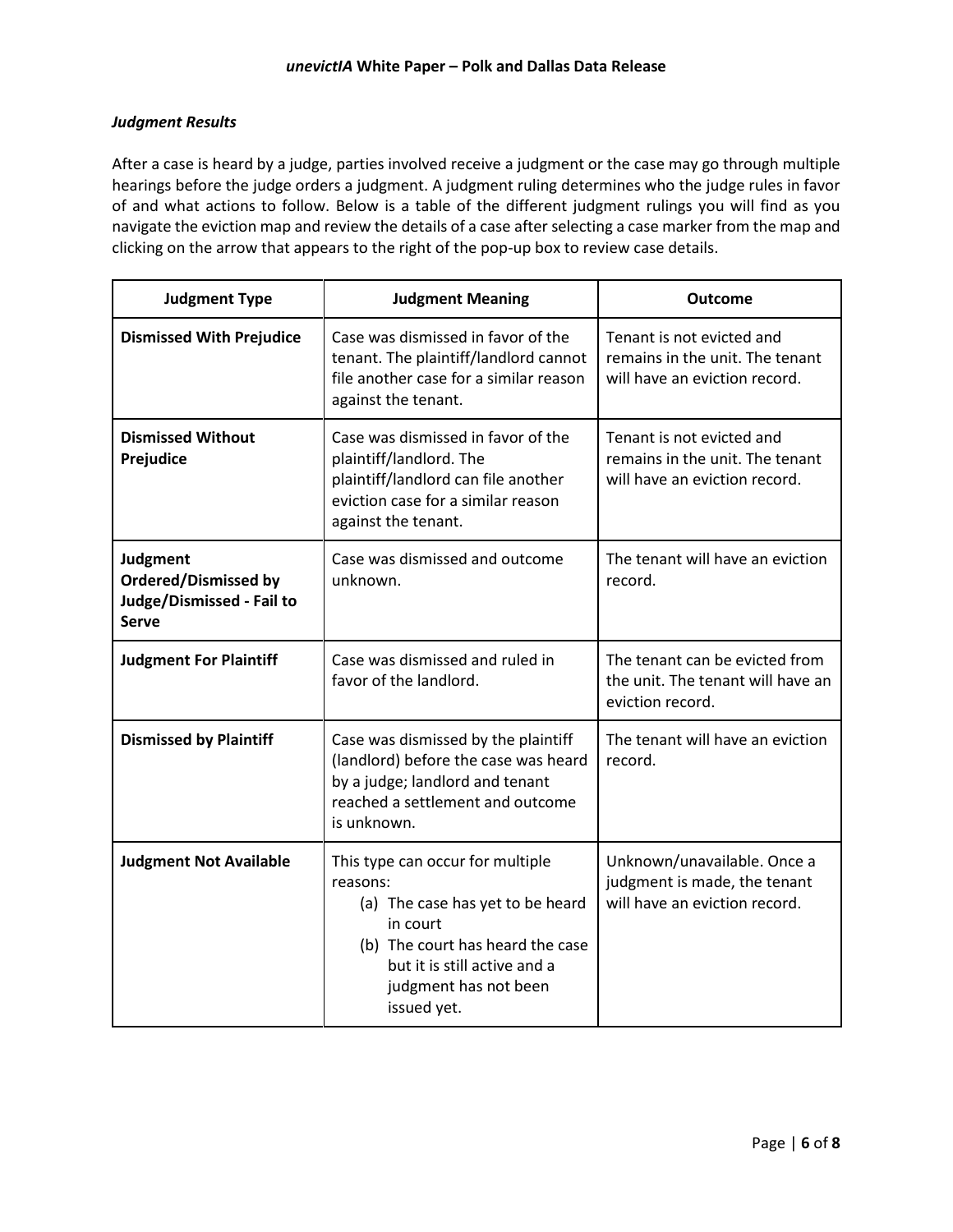## **FREQUENTLY ASKED QUESTIONS (FAQ)**

Here is a list of frequently asked questions about the maps and data. If your questions are not answered after reviewing this Q & A section, please contact us at  $info@unevictia.com$  and we will respond to your questions and/or inquiries.

#### **Q1: Where did you acquire the eviction data you use in your study?**

**A1:** The eviction data we use was acquired directly from the Iowa Judicial Branch, which maintains a statewide record of all eviction cases that are submitted to local courts. Due to privacy rules, the Judicial Branch did not provide dwelling unit address information.

## **Q2: What years do you have data for?**

**A2:** We collected eviction data from January 2010 – December 2020. Eviction data for all Iowa counties during the same period and through March 31<sup>st</sup>, 2021 will be released throughout the summer of 2021. We plan to add new eviction data on an ongoing basis.

## **Q3: How do I use the map and what is the information displayed in the map?**

**A3:** The map consists of multiple layers of data, which you can select or deselect based on what other variables and features you want to display alongside the eviction data. The data displayed in the map includes eviction cases for Polk and Dallas Counties from January 2010 - December 2020; and demographic data from the American Community Survey.

## **Q4**: **What do the different markers on the map represent?**

**A4:** Each marker on the map represents eviction cases in that zip code area. *Purple markers* are eviction cases originating in Dallas County and *orange markers* are eviction cases originating in Polk County. If you click on a marker, you will get additional information about the number of total eviction cases in that zip code area as well as details about individual eviction cases such as date the eviction case was filed, judgment date, judgment outcome, city, county, state, and zip-code of the defendant (tenant) at the time of the case filing. For cases we could not confirm zip code information, we assigned a dummy zip code of 999.

#### **Q5: What is the Time Slider at the bottom of the map?**

**A5:** The Time Slider tool displays eviction for a specified time period. The Time Slider is pre-set to display eviction cases per year and allows you to observe spatial shifts in eviction cases over the 10 year period.

# **Q6: Why are there eviction cases showing outside the boundaries of Polk and Dallas Counties if you only have data for these two Counties?**

**A6:** There were instances where the defendant involved in an eviction case moved since the filing of the court case and may also have been involved in subsequent court matters. In such instances, the court would have an updated address for the defendant. Therefore, the eviction cases that show outside of the boundaries of Polk and Dallas Counties reflect the number of eviction cases we did not have enough information on to confirm the zip code of the defendant at the time the eviction case was filed (of the unit a landlord was evicting them from). Majority of the new zip codes that defendants moved to is within Iowa and often within or near the County they experienced an eviction. There are a few cases where defendant's new zip code is in a different state. The experience of housing instability creates displacement of entire households, disrupts the connections and support network individuals have access to, and effects the stability of the entire neighborhood. Housing displacement, therefore, is not a contained experience but one that moves within and across defined geographical boundaries.